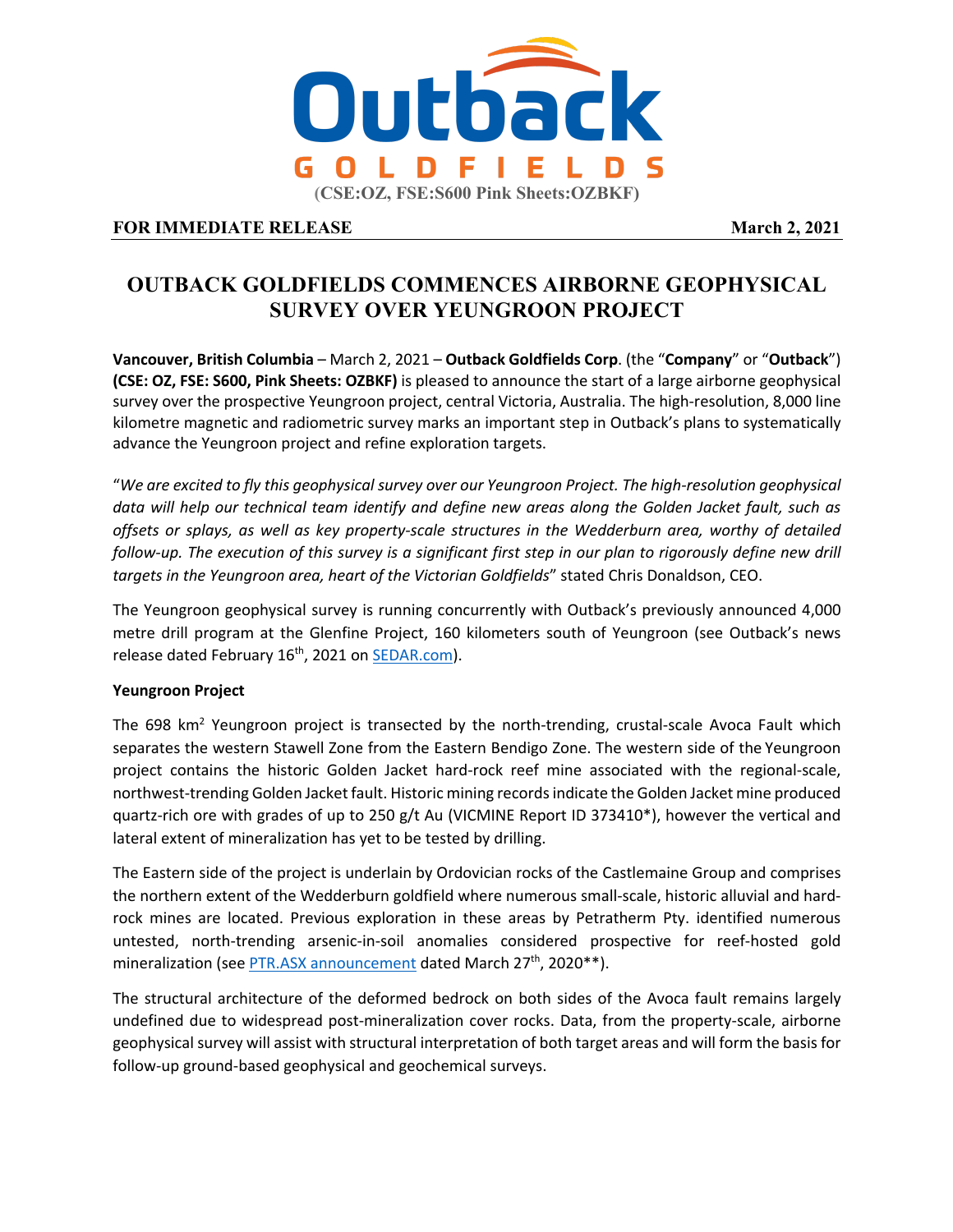## **Geophysical Survey**

Outback has retained Thomson Airborne to collect over 8,000 line kilometers of fixed-wing, magnetic and radiometric data (Figure 1). The survey will be flown on east-west oriented lines spaced 100 metres apart.



Figure 1. Map showing the airborne geophysical survey footprint and key target areas

#### **Community Engagement**

Outback recognizes the importance of open and honest community engagement in all our exploration activities. We approach all our exploration activities in a sustainable manner and ensure our activities comply with the Victorian Code of Practice for Mineral Exploration. As such, community consultation with local landowners has commenced.

#### **References**

## \*http://gsv.vic.gov.au/

\*\*https://www.petratherm.com.au/wp-content/uploads/bsk-pdf-manager/2020/06/27.03.2020- Yuengroon-High-Tenor-Gold-Pathfinder-Anomalies-Defined.pdf

#### **Data Verification**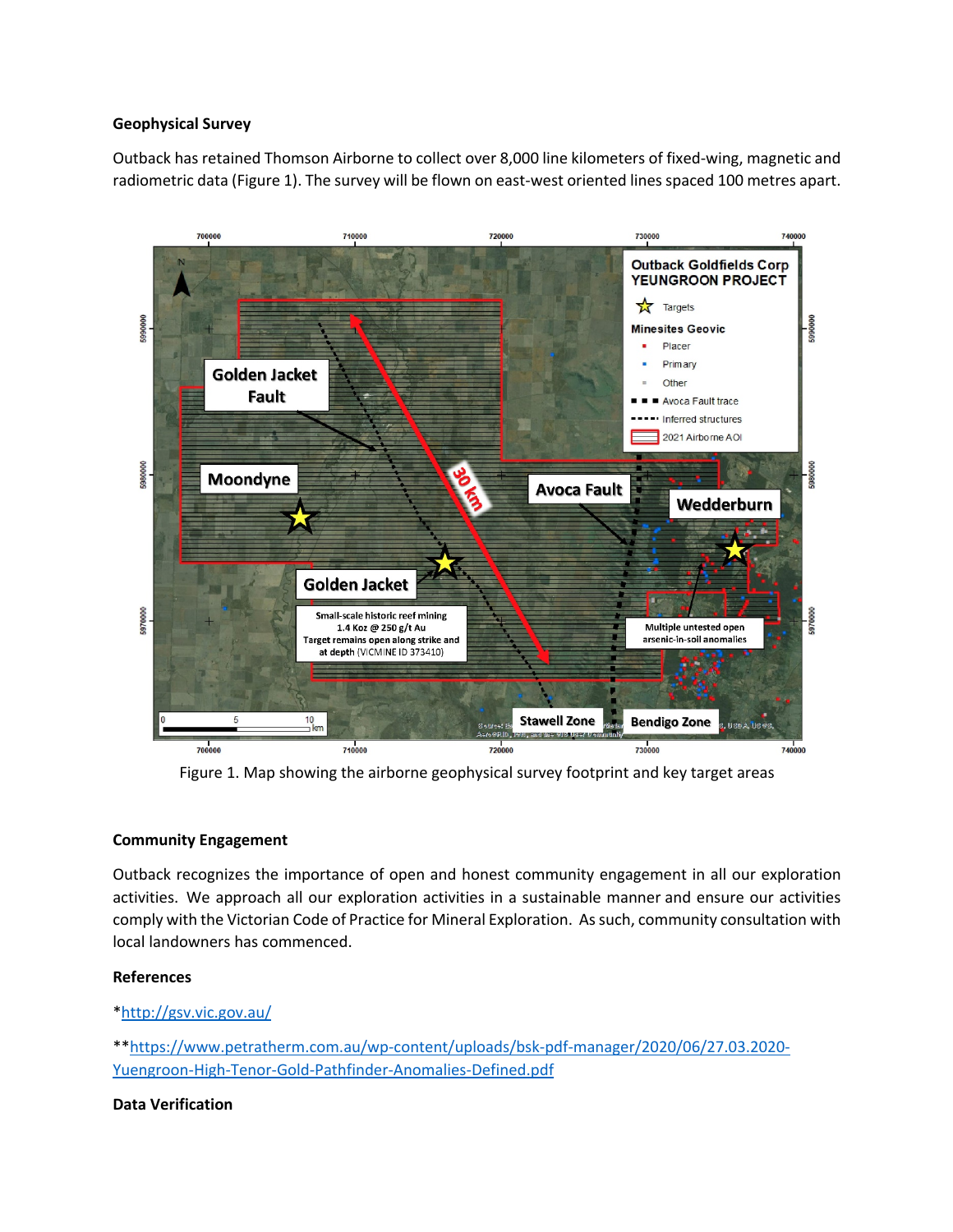Data disclosed in this News Release relating to sampling and drilling results is historical in nature. Neither the Company nor a qualified person has yet verified this data and therefore investors should not place undue reliance on such data. In some cases, the data may be unverifiable due to lack of drill core. Mineralization hosted on adjacent and/or nearby and/or geologically similar properties is not necessarily indicative of mineralization hosted on the Company's property. The technical information disclosed in this News Release has been reviewed and approved by Christopher Leslie, P. Geo., a qualified person as defined by National Instrument 43-101.

#### **About Outback Goldfields Corp.**

**Outback Goldfields Corp.** is a well financed exploration mining company holding a package of four highly prospective gold projects located proximate and adjacent to the Fosterville Gold Mine in Victoria, Australia. The initial Phase 1 exploration program is well underway on two of the four company tenements. The Goldfields of Victoria, Australia are home to some of the highest grade and lowest cost mining in the world.

~signed

Chris Donaldson, CEO and Director

Investor Relations and Corporate Enquiries:

Email: info@outbackgoldfields.com

Tel: +1.604.900.3450

## **CAUTIONARY NOTE REGARDING FORWARD LOOKING STATEMENTS**

This news release includes certain "forward-looking statements" and "forward-looking information" under applicable Canadian securities legislation that are not historical facts. Forward-looking statements involve risks, uncertainties, and other factors that could cause actual results, performance, prospects, and opportunities to differ materially from those expressed or implied by such forward-looking statements. Forward-looking statements in this news release include, but are not limited to, statements with respect to: the Company's business and prospects; the Company's objectives, goals or future plans; resumption of trading in the Company's common shares; and the business, operations, management and capitalization of the Company. Forward-looking statements are necessarily based on a number of estimates and assumptions that, while considered reasonable, are subject to known and unknown risks, uncertainties and other factors which may cause actual results and future events to differ materially from those expressed or implied by such forward-looking statements. Such factors include, but are not limited to: general business, economic and social uncertainties; litigation, legislative, environmental and other judicial, regulatory, political and competitive developments; delay or failure to receive board, shareholder or regulatory approvals; those additional risks set out in the Company's public documents filed on SEDAR at www.sedar.com; and other matters discussed in this news release. Accordingly, the forward-looking statements discussed in this release, including the resumption of trading, may not occur and could differ materially as a result of these known and unknown risk factors and uncertainties affecting the companies. Although the Company believes that the assumptions and factors used in preparing the forward-looking statements are reasonable, undue reliance should not be placed on these statements, which only apply as of the date of this news release, and no assurance can be given that such events will occur in the disclosed time